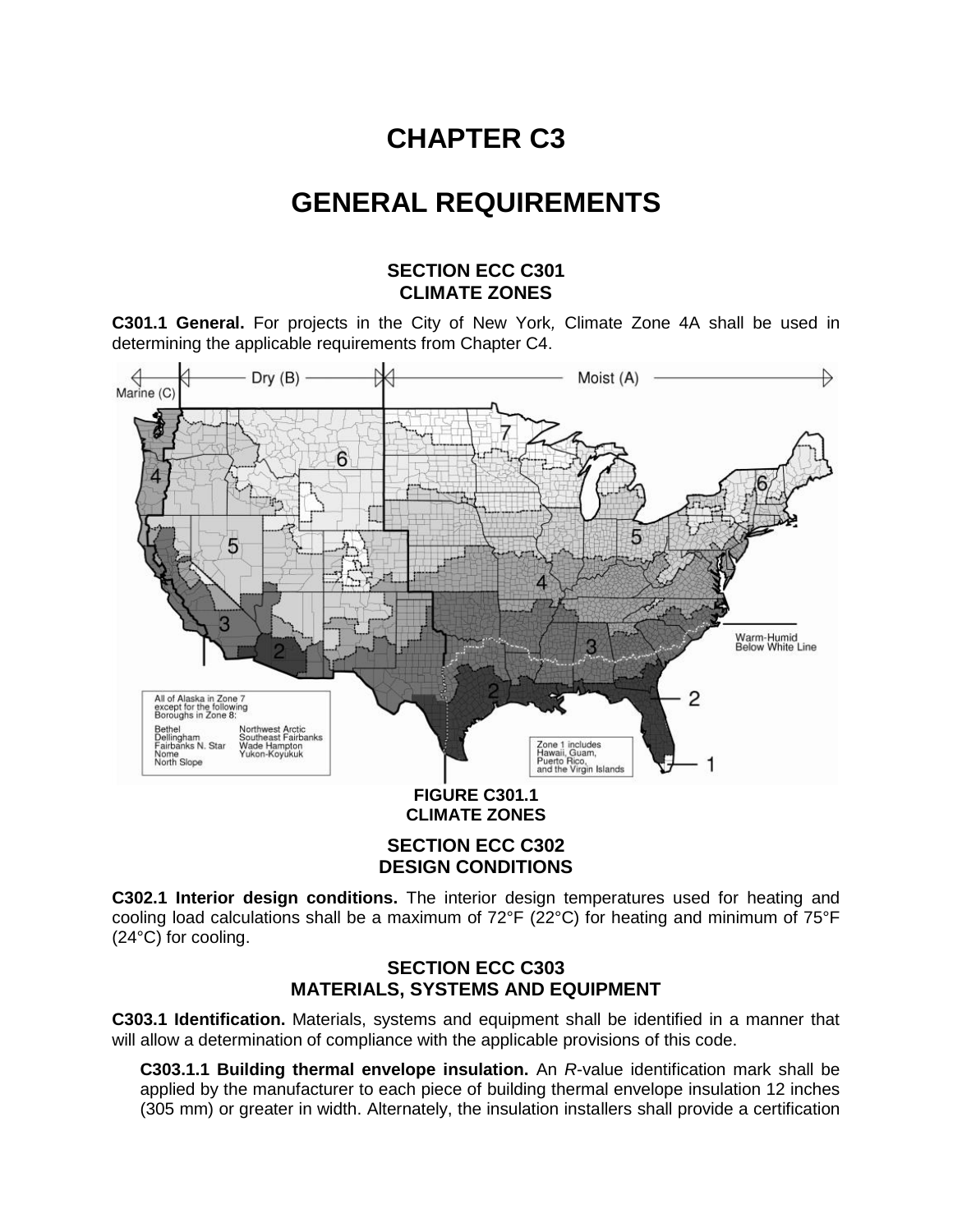listing the type, manufacturer and *R*-value of insulation installed in each element of the building thermal envelope. For blown or sprayed insulation (fiberglass and cellulose), the initial installed thickness, settled thickness, settled *R*-value, installed density, coverage area and number of bags installed shall be listed on the certification. For sprayed polyurethane foam (SPF) insulation, the installed thickness of the areas covered and *R-*value of installed thickness shall be listed on the certification. For insulated siding, the *R*-value shall be labeled on the product's package and shall be listed on the certification. The insulation installer shall sign, date and post the certification in a conspicuous location on the job site.

**C303.1.1.1 Blown or sprayed roof/ceiling insulation.** The thickness of blown-in or sprayed roof/ceiling insulation (fiberglass or cellulose) shall be written in inches (mm) on markers that are installed at least one for every 300 square feet (28  $m^2$ ) throughout the attic space. The markers shall be affixed to the trusses or joists and marked with the minimum initial installed thickness with numbers not less than 1 inch (25 mm) in height. Each marker shall face the attic access opening. Spray polyurethane foam thickness and installed *R-*value shall be listed on certification provided by the insulation installer.

**C303.1.2 Insulation mark installation.** Insulating materials shall be installed such that the manufacturer's *R*-value mark is readily observable upon inspection.

**C303.1.3 Fenestration product rating.** *U*-factors of fenestration products (windows, doors and skylights) shall be determined in accordance with NFRC 100.

**Exception:** Where required, garage door *U*-factors shall be determined in accordance with either NFRC 100 or ANSI/DASMA 105.

*U*-factors shall be determined by an accredited, independent laboratory, and labeled and certified by the manufacturer.

Products lacking such a labeled *U*-factor shall be assigned a default *U*-factor from Table C303.1.3(1) or C303.1.3(2). The solar heat gain coefficient (SHGC) and visible transmittance (VT) of glazed fenestration products (windows, glazed doors and skylights) shall be determined in accordance with NFRC 200 by an accredited, independent laboratory, and labeled and certified by the manufacturer. Products lacking such a labeled SHGC or VT shall be assigned a default SHGC or VT from Table C303.1.3(3).

| DEFAULT GLAZED FENESTRATION U-FAUTURS |               |               |                 |               |  |  |  |  |
|---------------------------------------|---------------|---------------|-----------------|---------------|--|--|--|--|
| <b>FRAME TYPE</b>                     | <b>SINGLE</b> | <b>DOUBLE</b> | <b>SKYLIGHT</b> |               |  |  |  |  |
|                                       | <b>PANE</b>   | <b>PANE</b>   | <b>Single</b>   | <b>Double</b> |  |  |  |  |
| Metal                                 | 1.20          | 0.80          | 2.00            | 1.30          |  |  |  |  |
| Metal with Thermal Break              | 1.10          | 0.65          | 1.90            | 1.10          |  |  |  |  |
| Nonmetal or Metal Clad                | 0.95          | 0.55          | 1.75            | 1.05          |  |  |  |  |
| Glazed Block                          | 0.60          |               |                 |               |  |  |  |  |

#### **TABLE C303.1.3(1) DEFAULT GLAZED FENESTRATION U-FACTORS**

#### **TABLE C303.1.3(2) DEFAULT DOOR U-FACTORS**

| <b>DOOR TYPE</b>                                                   | <b>U-FACTOR</b> |
|--------------------------------------------------------------------|-----------------|
| Uninsulated Metal                                                  | 1.20            |
| <b>Insulated Metal</b>                                             | 0.60            |
| Wood                                                               | 0.50            |
| Insulated, nonmetal edge, max 45% glazing, any glazing double pane | 0.35            |